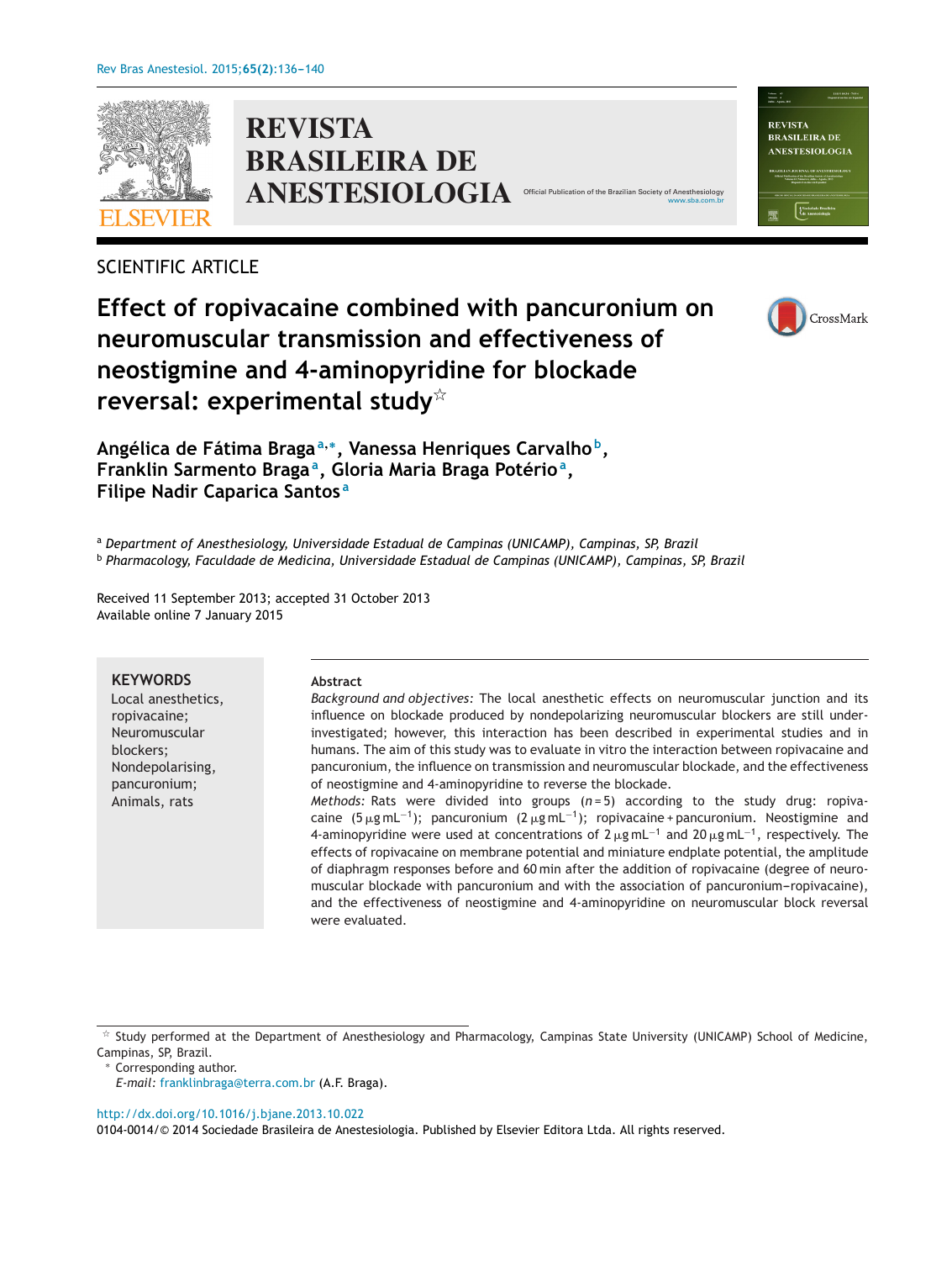*Results:* Ropivacaine did not alter the amplitude of muscle response (the membrane potential), but decreased the frequency and amplitude of the miniature endplate potential. Pancuronium blockade was potentiated by ropivacaine, and partially and fully reversed by neostigmine and 4-aminopyridine, respectively.

*Conclusions:* Ropivacaine increased the neuromuscular block produced by pancuronium. The complete antagonism with 4-aminopyridine suggests presynaptic action of ropivacaine. © 2014 Sociedade Brasileira de Anestesiologia. Published by Elsevier Editora Ltda. All rights reserved.

#### **PALAVRAS-CHAVE**

Anestésicos Locais, ropivacaina; Bloqueadores neuromusculares; Não despolarizantes, pancurônio; Animais, ratos

#### **Efeito da associac¸ão ropivacaina-pancurônio na transmissão neuromuscular e eficácia da neostigmine e 4-aminopiridina na reversão do bloqueio: estudo experimental**

#### **Resumo**

*Justificativa e objetivos:* Os efeitos dos anestésicos locais na junção neuromuscular e sua influência no bloqueio produzido por bloqueadores neuromusculares não-despolarizantes é ainda alvo de pouca investigação, no entanto esta interação tem sido descrita em trabalhos experimentais e em humanos. O objetivo deste estudo foi avaliar in vitro, a interação da ropivacaína com o pancurônio, a influência na transmissão e bloqueio neuromuscular e a efetividade da neostigmina e 4-aminopiridina na reversão do bloqueio.

*Método:* Ratos foram distribuídos em grupos (n = 5) de acordo com o fármaco estudado: ropivacaína (5 µg mL<sup>-1</sup>); pancurônio (2 µg mL<sup>-1</sup>); ropivacaína + pancurônio. A neostigmina e a 4-aminopiridina foram usadas nas concentrações de 2 µg mL $^{-1}$  e 20 µg mL $^{-1}$ , respectivamente. Avaliou-se: 1) efeitos da ropivacaína sobre o potencial de membrana e potenciais de placa terminal em miniatura; 2) a amplitude das respostas do diafragma antes e 60 minutos após a adição da ropivacaína; o grau de bloqueio neuromuscular com o pancurônio e com a associação pancurônio - ropivacaína; 3) a efetividade da neostigmina e 4-aminopiridina na reversão do bloqueio neuromuscular.

*Resultados:* A ropivacaína não alterou a amplitude das respostas musculares, os potenciais de membrana, mas diminuiu a frequência e a amplitude dos potenciais de placa terminal em miniatura. O bloqueio produzido pelo pancurônio foi potencializado pela ropivacaína, e parcial e totalmente revertido pela neostigmina e 4-aminopiridina, respectivamente.

*Conclusões:* A ropivacaína potencializou o bloqueio neuromuscular produzido pelo pancurônio. O antagonismo completo com a 4-aminopiridina sugere ação pré-sináptica da ropivacaína.

© 2014 Sociedade Brasileira de Anestesiologia. Publicado por Elsevier Editora Ltda. Todos os direitos reservados.

### **Introduction**

Local anesthetics, particularly amino amides, are a group of drugs widely administered by different routes, such as topical, subcutaneous infiltration, peripheral nerve block, neuraxial anesthesia alone or combined with general anesthesia. $1-4$ 

There is evidence that these drugs may interfere with neuromuscular transmission and increase the effects of neuromuscular blockers.<sup>1-7</sup>

Ropivacaine is an amino-amide local anesthetic with similar physicochemical properties to bupivacaine (S50%-R50%), except for the lower potency and lesser degree of motor blockade, with greater selectivity for sensory nerve fibers, characteristics attributed to its lower lipid solubility and pure S<sup>-</sup> isomer structure as opposed to the racemic mixture of bupivacaine. $8,9$ 

These characteristics are also responsible for less cardiac and central nervous system toxicity, ropivacaine advantages over bupivacaine (S50%-R50%). $8,9$  Pancuronium is a long acting nondepolarizing aminostreroid neuromuscular blocker, which justifies its use in prolonged surgery and intensive care.[10](#page-4-0)

The aim of this study was to evaluate in an experimental model the effect of ropivacaine on neuromuscular transmission, its influence on the neuromuscular block produced by pancuronium, and the effectiveness of neostigmine and 4-aminopyridine on blockade reversal.

# **Method**

This is an in vitro experimental study in which the procedures used were in accordance with the ethical principles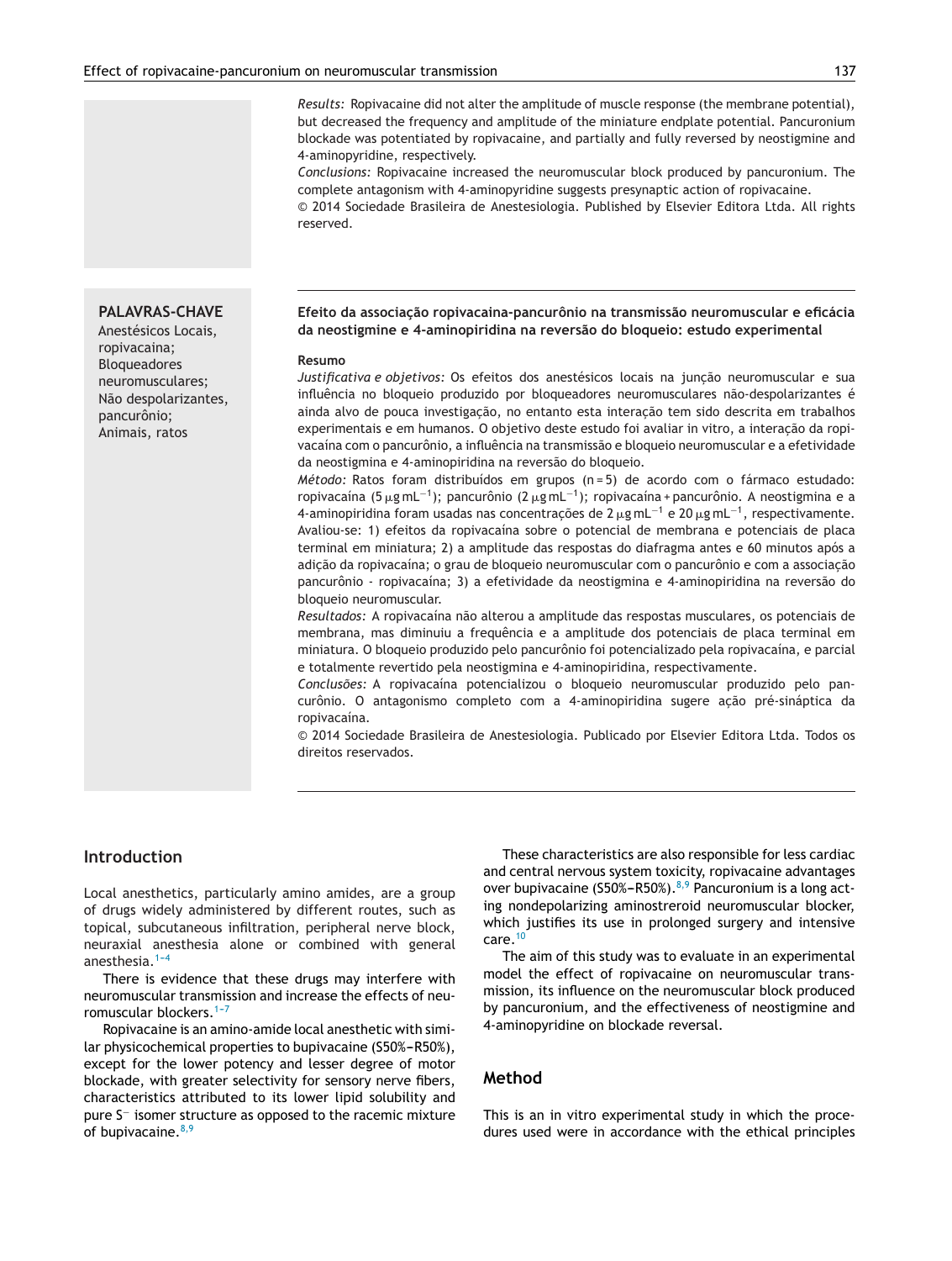

**Figure 1** Amplitude of muscle response to indirect stimulation on phrenic nerve-diaphragm preparation of rats exposed to ropivacaine (5.0  $\mu$ g mL<sup>−1</sup>), pancuronium (2  $\mu$ g mL<sup>−1</sup>), and ropivacaine + pancuronium.

of animal experimentation adopted by the Brazilian College of Animal Experimentation (COBEA), approved by the Animal Research Ethics Committee of the Institute of Biology, Campinas State University (protocol No. 2346-1).

Male Wistar rats weighing between 180 and 250 g were used. The animals were anesthetized intraperitoneally with urethane  $(1.2 \text{ mg kg}^{-1})$ , followed by exsanguination by a section of the neck vessels to facilitate identification and removal of the left hemidiaphragm and the phrenic nerve corresponding portion. Bulbring<sup>[11](#page-4-0)</sup> technique was used to evaluate the effect of ropivacaine on neuromuscular transmission, its influence on blockade produced by pancuronium and the effectiveness of neostigmine and 4-aminopyridine on neuromuscular blockade reversal. The preparations were fixed in a vat containing 40 mL nutritious Tyrode solution, continuously aerated with carbogen (95%  $O_2$  + 5%  $CO_2$ ) and maintained at 37 ℃. The nerve was placed over platinum electrodes connected to a Grass S48 stimulator. The diaphragm was maintained, by its tendinous portion, under constant voltage (5.0 g) via wire connected to isometric transducer Load Cell BG50 GMS and subjected to indirect stimulation of 0.1 Hz frequency and duration of 0.2 ms, and the voltage variations produced by diaphragm contractions were recorded in physiograph Gould RS 3400. To evaluate the effect of drugs used alone and in combination on neuromuscular transmission, three groups were formed (*n* = 5): Group I, ropivacaine (5 μg mL<sup>-1</sup>); Group II, pancuronium (2  $\mu$ g mL<sup>−1</sup>); and Group III, pancuronium (2  $\mu$ g mL<sup>−1</sup>) in preparation previously exposed to ropivacaine (5  $\mu$ g mL<sup>-1</sup>). In Group III (pancuronium-ropivacaine), pancuronium was added to the preparation 30 min after the addition of ropivacaine. Muscle response to indirect stimulation was recorded for 60 min after addition of the drugs.

The same preparation was used to study the effectiveness of the drugs (neostigmine – 2  $\mu$ g mL<sup>-1</sup> and 4-aminopriridina - 20 μg mL<sup>-1</sup>) on neuromuscular blockade reversal, which were added to the preparation after the blockade produced by ropivacaine-pancuronium combination. In the rat diaphragm, the effects of ropivacaine on miniature endplate potentials and membrane potentials were also studied. Parameters evaluated were (1) extent of diaphragm



**Figure 2** Degree of blockade with pancuronium alone and in preparation previously exposed to ropivacaine.

muscle response to indirect stimulation before and 60 min after ropivacaine addition; (2) extent of diaphragm muscle response to indirect stimulation before and 60 min after pancuronium addition, alone and previously combined with ropivacaine; (3) membrane potentials (MP) and miniature endplate potentials (MEPP); and (4) effectiveness of neostigmine and 4-aminopyridine on neuromuscular blockade reversal.

Results were expressed as means and standard deviations. Wilcoxon test was used to analyze the membrane potential of muscle fiber and the effectiveness of neuromuscular blockade reversal drugs. To evaluate the reduction in the extent of muscle response, Student's *t*-test (normal distribution) was used. A significant level of 5% (*p* < 0.05) was assumed. The power of the test was calculated and  $\beta$  > 20% (power > 80%) was obtained.

# **Results**

At the concentration studied and used alone, ropivacaine did not reduce the extent of muscle response to indirect electrical stimulation on rat phrenic nerve-diaphragm. With pancuronium alone and in preparations previously exposed to ropivacaine, the mean extent of muscle responses was 45.1% and 6.2%, respectively, and the corresponding blockade was  $54.9 \pm 14.1$  and  $93.8\% \pm 9.2\%$ , respectively, with significant difference  $(p = 0.015)$  (Figs. 1 and 2).

The neuromuscular blockade caused by pancuronium in preparations exposed to ropivacaine was both partially and fully reversed by neostigmine and 4-aminopyridine, respectively.

There was no significant effect of ropivacaine on membrane potentials [\(Fig.](#page-3-0) 3). Effects on miniature endplate potentials (MEPP) were characterized by a decrease in frequency and extent until complete blockade.

#### **Discussion**

The effects of local anesthetics on neuromuscular junction and its influence on the blockade produced by nondepolarizing neuromuscular blockers are still under-investigated; however, this interaction has been described in experimental and human studies.<sup>1-7,12</sup> Experimental studies<sup>5-7,13</sup> serve as the basis for the results observed in the clinic, with the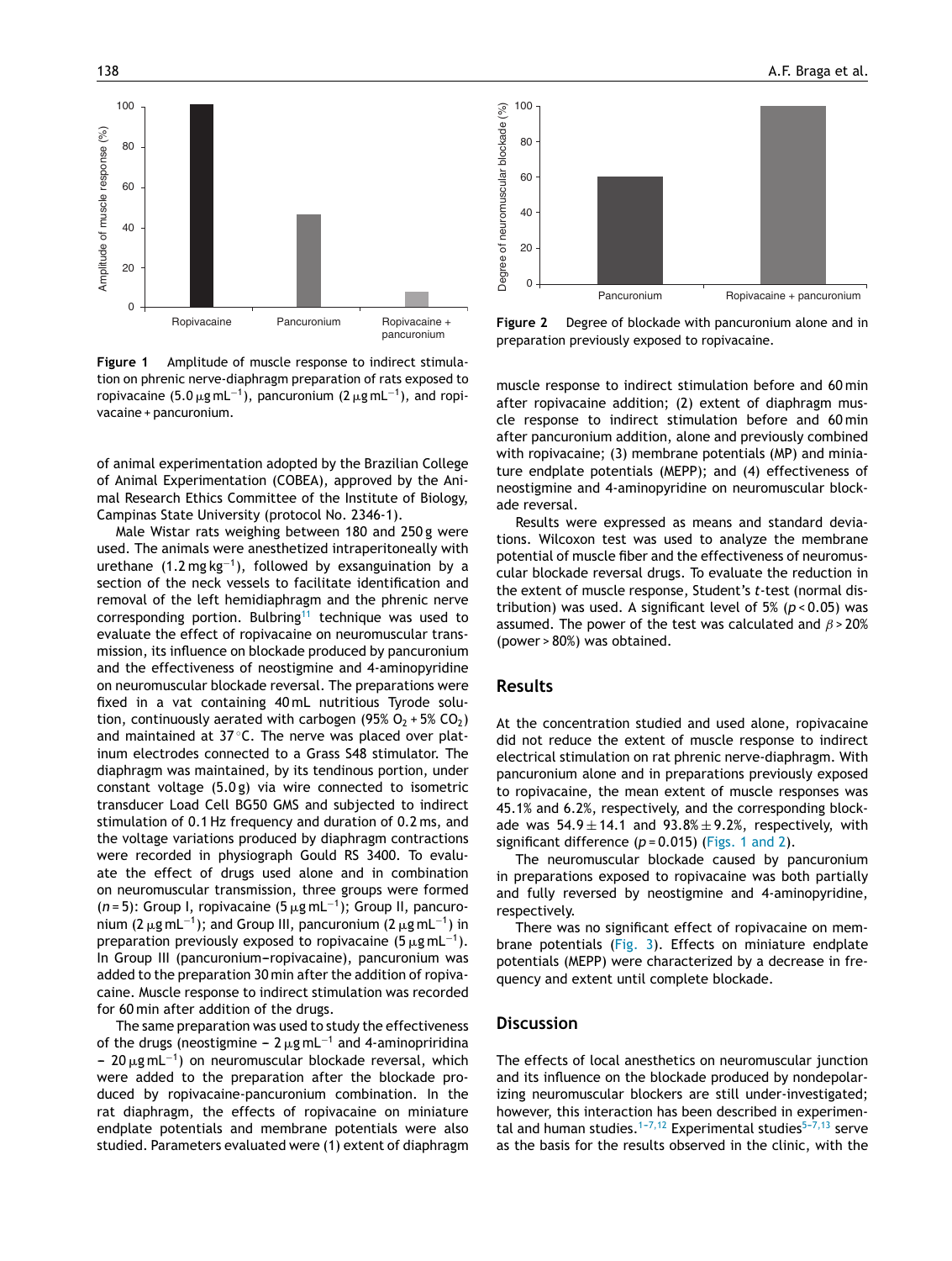<span id="page-3-0"></span>

**Figure 3** Ropivacaine (5.0µgmL<sup>-1</sup>) effect on membrane potential in the rat diaphragm preparation.

advantage of eliminating bias, which is the great individual variability in response to neuromuscular blockers.<sup>[10,14](#page-4-0)</sup>

Although local anesthetics can only produce neuromuscular blockade at high doses, interactions with neuromuscular blockers, particularly non-depolarizing, become clinically relevant, and careful observation is required when using these agents simultaneously, or in situations where the safety margin of neuromuscular transmission is reduced.<sup>1-4,12,14,15</sup>

Several mechanisms are admitted to explain the interaction between local anesthetics and neuromuscular blockers: in the presynaptic region, it selectively depresses conduction in motor fibers and inhibits the acetylcholine release during nerve stimulation; at the postsynaptic level, local anesthetics may bind to different specific acetylcholine sites, resulting in desensitization of receptors, and may cause temporary occlusion of nicotinic receptor channels; furthermore, a stabilizing action of postjunctional membrane and the interference with the muscular fiber excitation-contraction mechanism are described.<sup>5-7,11,13,16-19</sup>

The ropivacaine concentration used was established in a pilot study and determined from data presented in studies carried out in Brazil, where other amino-amide local anesthetics with similar characteristics to ropivacaine were used.<sup>[6,7](#page-4-0)</sup> Matsuo et al.<sup>[13](#page-4-0)</sup> evaluated, in preparation similar to that used in this study, the association of d-tubocurarine with different local anesthetics and found that, even in ineffective concentrations, local anesthetics potentiated neuromuscular blocker, as evidenced by significant decrease in the ED50. Regarding the influence of neuromuscular blockers on the effects local anesthetics, these authors also reported that ineffective concentrations of d-tubocurarine caused a similar decrease of ED50 and increase of local anesthetic potency.

In a clinical trial, Sahin et al. $4$  evaluated the characteristics of neuromuscular block produced by vecuronium in patients undergoing general anesthesia combined with epidural block with 0.5% levobupivacaine (15 mL) and observed a significant increase in the rate of recovery and total duration of vecuronium effect, without, however, influencing its clinical duration (CD25%). These findings may be explained by the fact that levobupivacaine metabolism, when used in epidural space, only occurs in approximately 30 min when the drug reaches the circulation.<sup>[1](#page-4-0)</sup>

The present study showed that ropivacaine, at the concentration studied, administered alone had no effect on neuromuscular junction; however, it potentiated the blockade produced by pancuronium. These results are similar to those of other authors, who found no clinical impairment in neuromuscular transmission in experimental studies with the isolated use of different local anesthetics. However, a clear potentiation of the effect of various neuromuscular blockers has been described as a result of these drugs combination, an interaction that may be consequential to the true potentiation at different locations of the neuromuscular junction,  $1,2,4-7,12,13,20$  caused by the action of the two drugs

It is believed that the greatest degree of neuromuscular blockade caused by pancuronium in rat diaphragm preparations previously exposed to ropivacaine, and evidenced by a greater reduction in the extent of muscle responses to phrenic nerve stimulation, is due to a presynaptic action of ropivacaine and not to the muscular fiber depolarizing action, as it was found in electrophysiological studies that bupivacaine at the concentration used did not modify the membrane potential of muscle fibers. The presynaptic action was demonstrated by the decrease in the frequency and amplitude of miniature endplate potentials (MEPP) caused by ropivacaine, being the result of changes in quantal release of acetylcholine.

The neuromuscular blockade caused by ropivacaine combined with pancuronium was completely reversed by 4 aminopyridine and, to a lesser extent, with neostigmine. These results were also described by Sahin et al.<sup>[4](#page-4-0)</sup> who observed greater efficacy of 4-aminopyridine in humans compared to neostigmine on blockade reversal caused by vecuronium in patients receiving levobupivacaine in the epidural space. In experimental studies, similar results were found regarding reversal of blockade caused by lidocaine-rocuronium combination. $5$ 

By inhibiting the acetylcholinesterase, neostigmine increases the neurotransmitter concentration in the synaptic cleft, competitively displacing the agents causing blockage. The partial antagonism of neostigmine reinforces this finding, as cholinesterase inhibitors are only effective in reversing the postsynaptic block. The 4-aminopyridine, in addition to its inhibitory effect of endplate nicotinic receptor desensitization, causes increased quantal acetylcholine. This increase is the result of actions in the membrane of nerve endings, such as potassium channel inhibition, which produces an increase in the duration of the action potential and increased influx of calcium ions to motor nerve endings during membrane depolarization.<sup>21-23</sup> The complete antagonism achieved with 4-aminopyridine suggested that ropivacaine interaction with pancuronium has presynaptic component related to decreased acetylcholine release.

Ropivacaine alone did not compromise neuromuscular transmission, but potentiated the blockade produced by pancuronium, which was reversed by neostigmine and 4 aminopyridine. These findings are important for clinical practice because it provides guidance on the need for monitoring, particularly when combined with other drugs.

# **Conflicts of interest**

The authors declare no conflicts of interest.